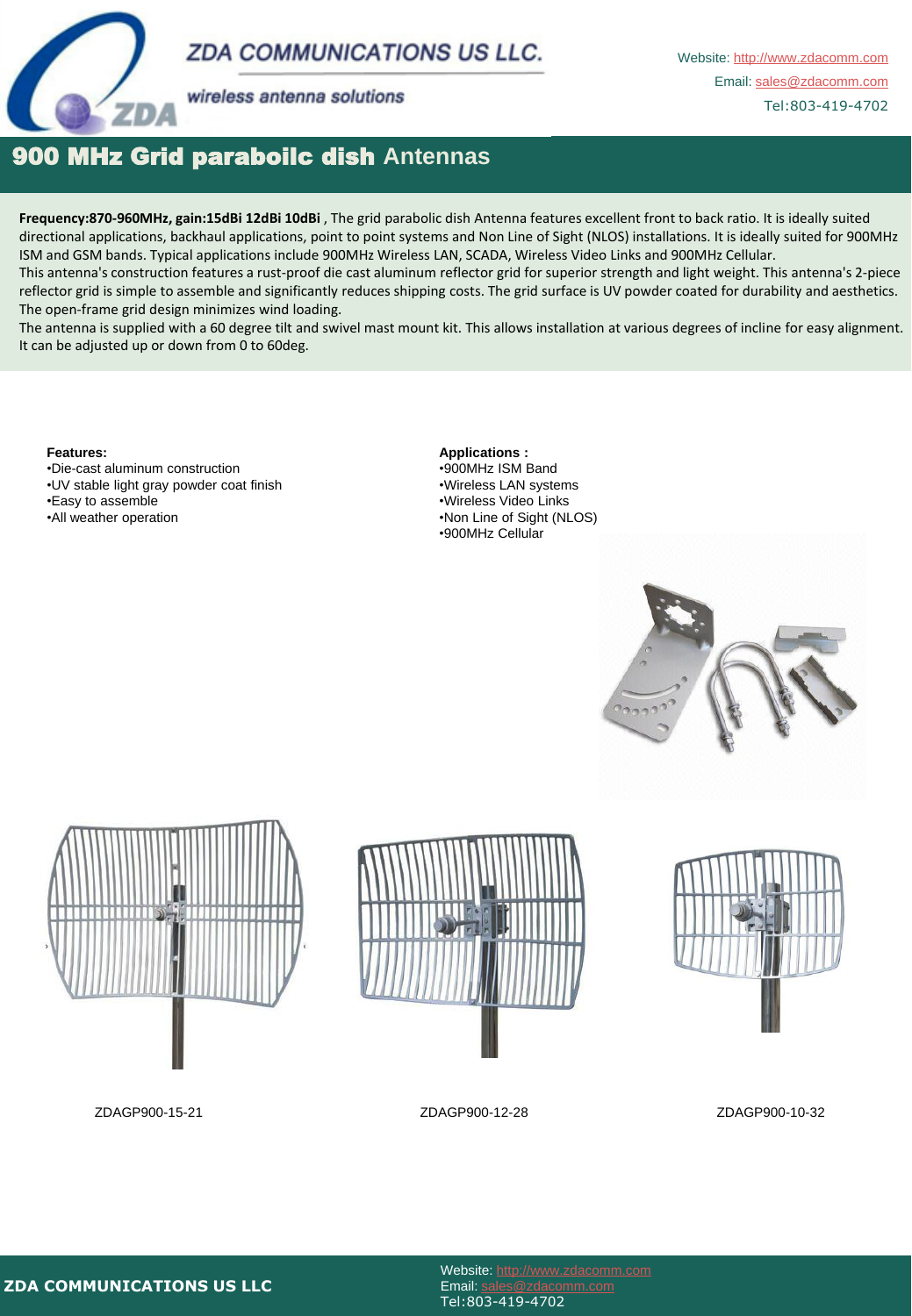



wireless antenna solutions

Website: http://www.zdacomm.com Email: sales@zdacomm.com Tel:803-419-4702

### 900 MHz Grid parabolic dish **Antennas**

| 870-960 MHz Grid parabolic dish antenna series specifications |                                           |                                           |                                      |
|---------------------------------------------------------------|-------------------------------------------|-------------------------------------------|--------------------------------------|
| Model                                                         | ZDAGP900-15-21                            | ZDAGP900-12-28                            | ZDAGP900-10-32                       |
| <b>Frequency Range</b>                                        | 870-960MHz                                | 870-960MHz                                | 870-960MHz                           |
| Gain                                                          | 15dBi                                     | 12dBi                                     | 10dBi                                |
| Polarization                                                  | Vertical or Horizontal                    | Vertical or Horizontal                    | Vertical or Horizontal               |
| <b>Horizontal Beam</b><br><b>Width</b>                        | $21^{\circ}$                              | $28^\circ$                                | $32^{\circ}$                         |
| <b>Vertical Beam</b><br><b>Width</b>                          | $16^{\circ}$                              | $24^\circ$                                | $28^\circ$                           |
| <b>VSWR</b>                                                   | < 1.5                                     | < 1.5                                     | < 1.5                                |
| Front to back radio $>26dB$                                   |                                           | >25dB                                     | >20dB                                |
| Input Impedance                                               | 50 ohm                                    | 50 ohm                                    | 50 ohm                               |
| <b>Input Maximum</b><br>Power                                 | 200 W                                     | 200 W                                     | 200 W                                |
| Lightning ProtectionDC Ground                                 |                                           | DC Ground                                 | DC Ground                            |
| <b>Connector</b>                                              | N female or customized                    | N female or customized                    | N female or customized               |
| <b>Size</b>                                                   | 23.62 x 35.43 inches<br>(600 x 900 mm)    | 23.62 x 15.7 inches<br>(600 x 400 mm)     | 11.8 x 15.7 inches<br>(300 x 400 mm) |
| <b>Antenna Material</b>                                       | Aluminum Alloy                            | Aluminum Alloy                            | Aluminum Alloy                       |
| Radiating<br><b>Electrical Material</b>                       | <b>Cu</b>                                 | <b>Cu</b>                                 | <b>Cu</b>                            |
| <b>Antenna Structure</b>                                      | Two piece design                          | Two piece design                          |                                      |
| <b>Operating</b><br>Temperature                               | $-40t$ o $85^\circ$ C<br>$(-40t0 185° F)$ | $-40t$ o $85^\circ$ C<br>$(-40t0 185° F)$ | -40to 85° C<br>$(-40t0 185° F)$      |
| Diameter of<br><b>Installation Pole</b>                       | $1.2 - 2.3$ in. (30-60 mm)                | $1.2 - 2.3$ in. (30-60 mm)                | $1.2 - 2.3$ in. (30-60 mm)           |
| Weight                                                        | 7.7 lbs. (3.5 kg)                         | 5.72 lbs. (2.6 kg)                        | 3.96 lbs. (1.8 kg)                   |
| <b>Wind Loading:</b><br>100MPH<br>120MPH                      | 80lb.<br>125lb.                           | 50 <sub>Ib</sub><br>82lb.                 | $25$ lb.<br>37lb.                    |









**ZDAGP900-10-32 Patterns**